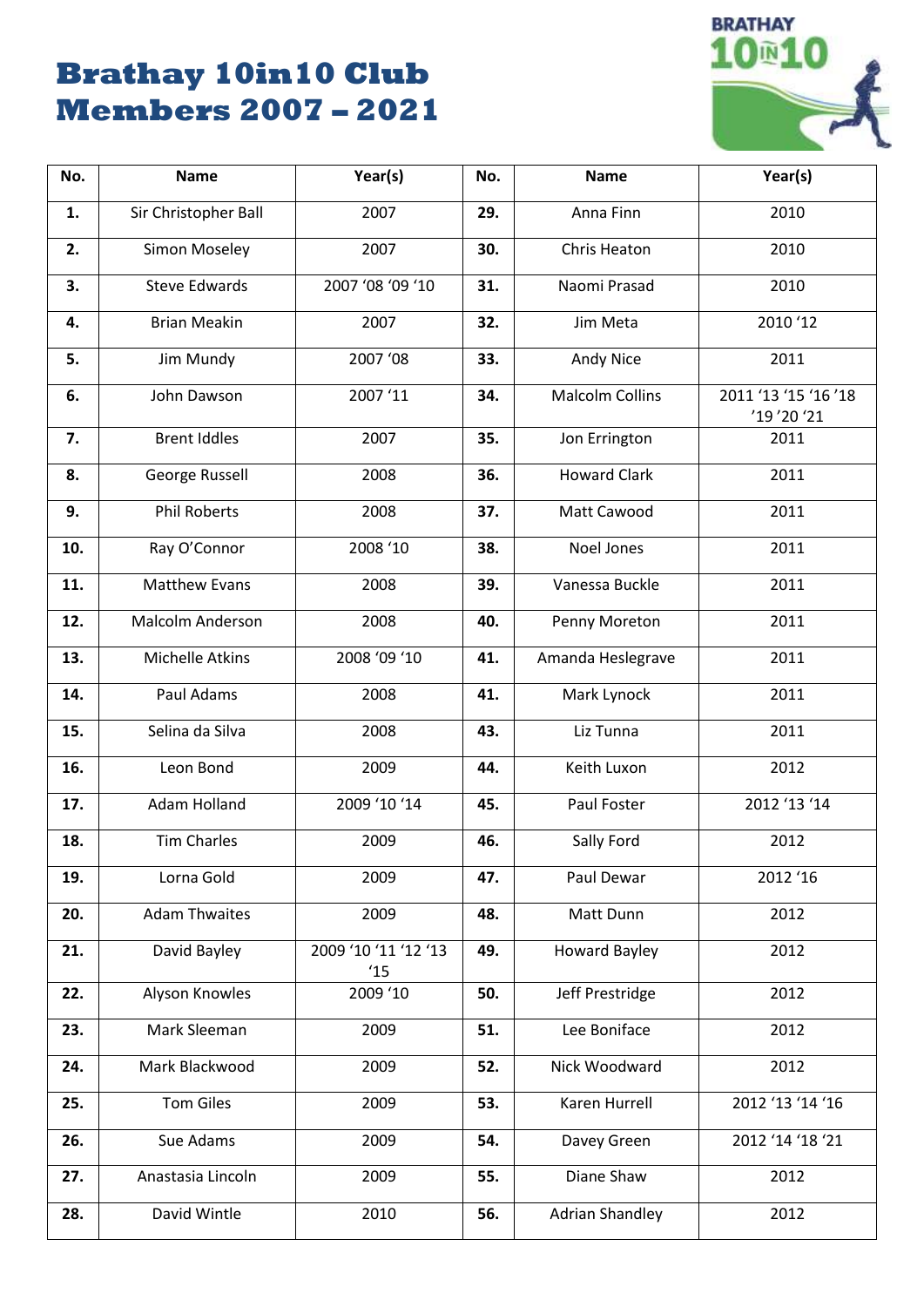| 57. | Robert Dallison                     | 2012                 | 86.  | Andrew Shanley       | 2015     |
|-----|-------------------------------------|----------------------|------|----------------------|----------|
| 58. | <b>Stuart Pyper</b>                 | 2012                 | 87.  | Lesley Coulton       | 2015     |
| 59. | Tinu Ogundari                       | 2012                 | 88.  | Caroline Johnson     | 2015     |
| 60. | <b>Tony Hooper</b>                  | 2013 '15 '19         | 89.  | Rob Byrne            | 2016     |
| 61. | <b>Rik Vercoe</b>                   | 2013                 | 90.  | Jonathan Carter      | 2016 '18 |
| 62. | John Grundy                         | 2013                 | 91.  | Helen McLoughlin     | 2016     |
| 63. | Lucy Clough                         | 2013 '17             | 92.  | <b>Adrian Brooks</b> | 2016 '18 |
| 64. | John McCann                         | 2013 '18             | 93.  | Donna Fitzpatrick    | 2016     |
| 65. | Naomi Newton-Fisher                 | 2013                 | 94.  | Jack Swannick        | 2016     |
| 66. | <b>Eleanor Tillotson</b>            | 2013                 | 95.  | <b>Gary Herring</b>  | 2017     |
| 67. | Rosemary Nixon                      | 2013                 | 96.  | Mike Sprot           | 2017     |
| 68. | Janet Shepherd                      | 2013 '18             | 97.  | Mat Bellingham       | 2017     |
| 69. | Craig Johnson                       | 2013 '15             | 98.  | <b>Tim Brown</b>     | 2017     |
| 70. | Phil Adams                          | 2014                 | 99.  | Janet Dickson        | 2017     |
| 71. | Chris Renton                        | 2014 '15 '16         | 100. | <b>Roger Davies</b>  | 2017     |
| 72. | Kevin Blackhurst                    | 2014                 | 101. | Angela Oldham        | 2017     |
| 73. | David Clark                         | 2014                 | 102. | Claire Harrison      | 2017'21  |
| 74. | Paul Mason                          | 2014                 | 103. | James Abel           | 2017     |
| 75. | Mark Myatt                          | 2014                 | 104. | Trudi Dewar          | 2017     |
| 76. | Ally Cameron                        | 2014                 | 105. | Paul Brown           | 2018     |
| 77. | Ellan Iaquaniello                   | 2014 '15             | 106. | Sean Warburton       | 2018     |
| 78. | <b>Heather McDonald</b><br>Hamilton | 2014                 | 107. | Liane Warren         | 2018     |
| 79. | <b>Charles Cowling</b>              | 2014                 | 108. | Mark Haynes          | 2018     |
| 80. | Andre Mangeot                       | 2015                 | 109. | <b>Richard Storr</b> | 2018     |
| 81. | Paul Sutherland                     | 2015                 | 110. | Gary Wade            | 2018 '20 |
| 82. | Sonja Foster                        | 2015 '16 '17 '19 '20 | 111. | Graham Dewar         | 2018     |
| 83. | Kate McIntyre                       | 2015                 | 112. | David Green          | 2018     |
| 84. | <b>Richard Rex</b>                  | 2015 '17 '18         | 113. | Joni Southall        | 2018 '21 |
| 85. | Mark Bradshaw                       | 2015                 | 114. | George Sherriffs     | 2018     |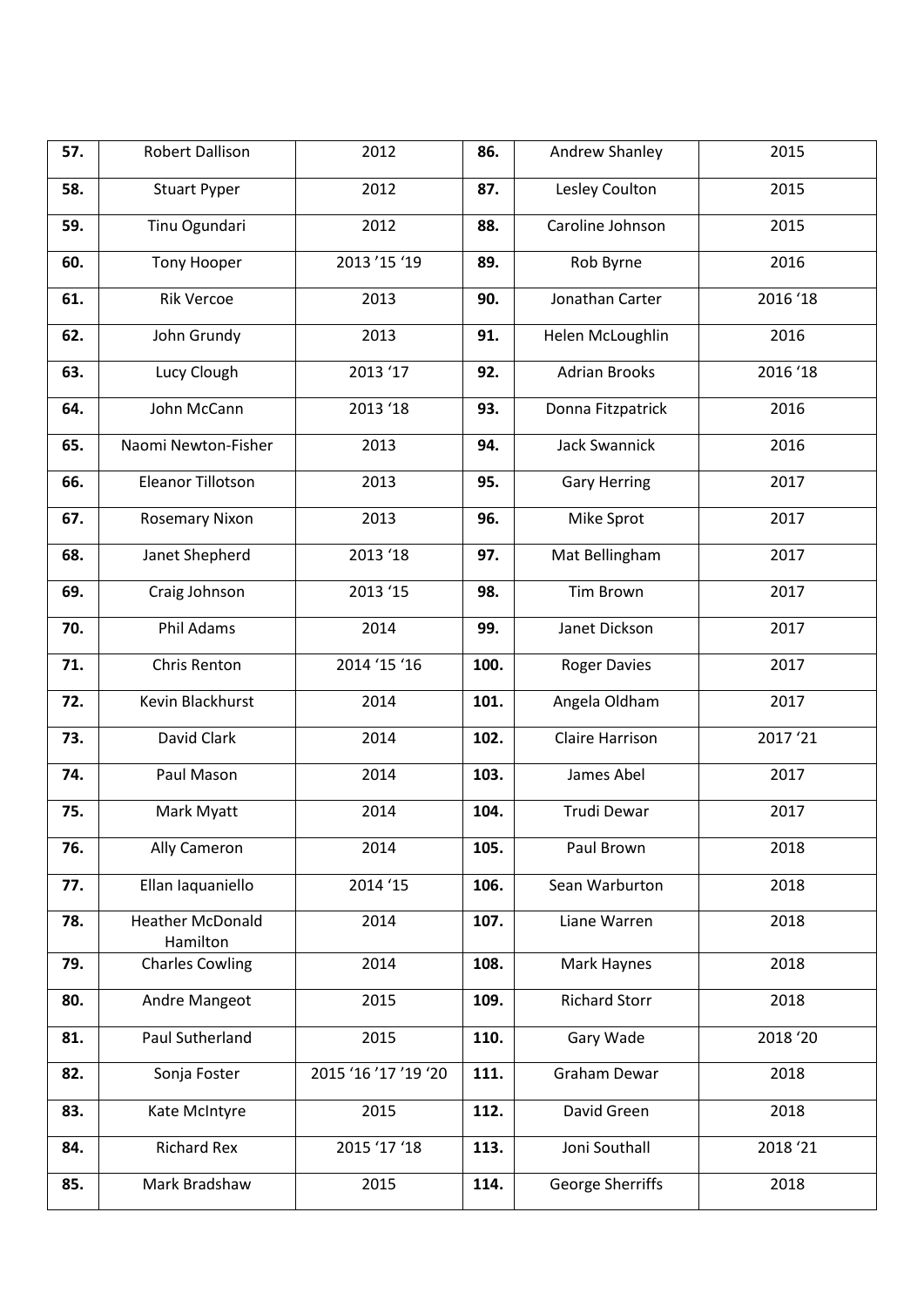| 115. | Linda Brewis          | 2018       | 127. | Marie Williamson         | 2019 |
|------|-----------------------|------------|------|--------------------------|------|
| 116. | Diane Morris          | 2018'19'20 | 128. | Vicki Hulme              | 2019 |
| 117. | Duncan Evans          | 2018'19'21 | 129. | Rachel Masser            | 2020 |
| 118. | Darren Jenness        | 2019 '20   | 130. | Lee Wilkinson            | 2020 |
| 119. | Paul Mayson           | 2019'20'21 | 131. | Annette Clarke           | 2020 |
| 120. | Joe Morrell           | 2019       | 132. | Alison Robinson          | 2020 |
| 121. | <b>Patrick Norris</b> | 2019       | 133. | Rebecca Henry-Brown      | 2020 |
| 122. | <b>Richard Whall</b>  | 2019       | 134. | Avril O'Donnell          | 2021 |
| 123. | Paul Bushby           | 2019       | 135. | Gary Dixon               | 2021 |
| 124. | Daniel Kershaw        | 2019       | 136. | Michelle Woodcock        | 2021 |
| 125. | Matt Whitehead        | 2019       | 137. | <b>Catherine Higgins</b> | 2021 |
| 126. | James Thomas          | 2019 '21   | 138. | <b>Neil Jones</b>        | 2021 |

# **Brathay 10in10 Club Completion Times**

| <b>Position</b> | <b>Runner</b>          | Year | <b>Total Time</b> | <b>Average Time</b> |
|-----------------|------------------------|------|-------------------|---------------------|
| 1.              | Adam Holland           | 2010 | 30:24:54          | 3:02:05             |
| 2.              | Mike Sprot             | 2017 | 32:25:07          | 3:14:31             |
| 3.              | Adam Holland           | 2014 | 32:42:29          | 3:16:15             |
| 4.              | Adam Holland           | 2009 | 32:47:03          | 3:16:42             |
| 5.              | <b>Gary Herring</b>    | 2017 | 33:07:38          | 3:18:46             |
| 6.              | <b>Steve Edwards</b>   | 2009 | 33:16:34          | 3:19:39             |
| 7.              | <b>Tim Charles</b>     | 2009 | 33:22:05          | 3:20:12             |
| 8.              | <b>Rik Vercoe</b>      | 2013 | 33:37:07          | 3:21:43             |
| 9.              | David Wintle           | 2010 | 34:11:20          | 3:25:08             |
| 10.             | Darren Jenness         | 2020 | 34:12:16          | 3:25:14             |
| 11.             | Tony Hooper            | 2015 | 34:25:47          | 3:26:35             |
| 12.             | Paul Brown             | 2018 | 35:04:14          | 3:30:25             |
| 13.             | Steve Edwards          | 2010 | 35:06:18          | 3:30:38             |
| 14.             | Tony Hooper            | 2019 | 35:13:34          | 3:31:21             |
| 15.             | Rob Byrne              | 2016 | 35:14:09          | 3:31:25             |
| 16.             | <b>Malcolm Collins</b> | 2015 | 35:19:20          | 3:31:56             |
| 17.             | <b>Steve Edwards</b>   | 2008 | 35:20:45          | 3:32:05             |
| 18.             | Leon Bond              | 2009 | 35:39:09          | 3:33:55             |
| 19.             | Andy Nice              | 2011 | 35:50:40          | 3:35:04             |
| 20.             | Jonathan Carter        | 2016 | 35:59:37          | 3:35:58             |
| 21.             | Tony Hooper            | 2013 | 36:02:51          | 3:36:17             |
| 22.             | Jonathan Carter        | 2018 | 36:21:56          | 3:38:12             |
| 23.             | Paul Foster            | 2013 | 36:34:49          | 3:39:29             |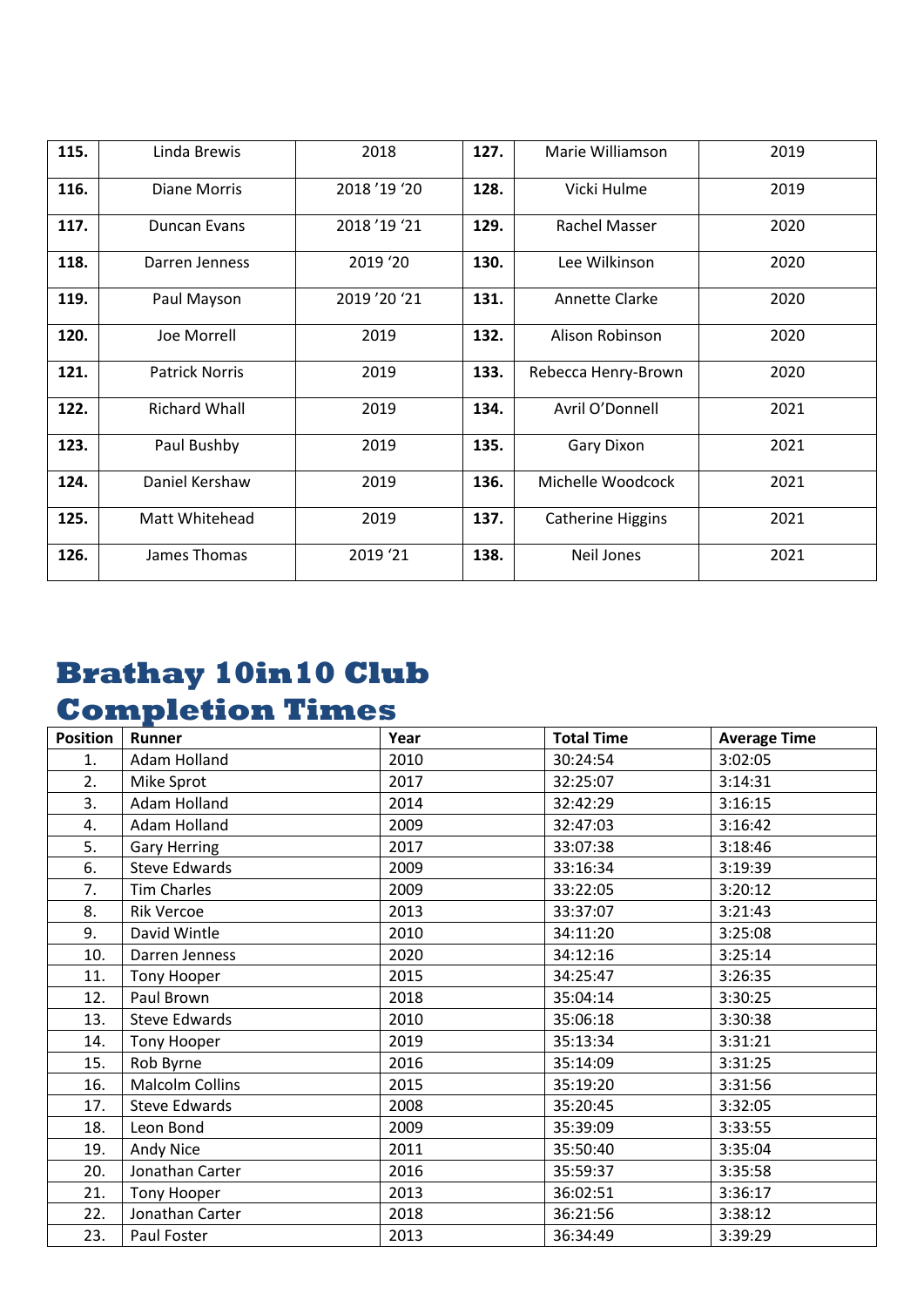| 24. | Sally Ford             | 2012 | 36:38:53 | 3:39:53 |
|-----|------------------------|------|----------|---------|
| 25. | Darren Jenness         | 2019 | 36:40:02 | 3:40:00 |
| 26. | Keith Luxon            | 2012 | 36:45:02 | 3:40:30 |
| 27. | <b>Malcolm Collins</b> | 2013 | 36:55:32 | 3:41:33 |
| 28. | <b>Malcolm Collins</b> | 2016 | 37:03:13 | 3:42:19 |
| 29. | Ray O'Connor           | 2010 | 37:12:57 | 3:43:18 |
| 30. | Rachel Masser          | 2020 | 37:16:46 | 3:43:41 |
| 31. | Matt Dunn              | 2012 | 37:39:28 | 3:45:57 |
| 32. | Simon Moseley          | 2007 | 37:39:34 | 3:45:57 |
| 33. | <b>Steve Edwards</b>   | 2007 | 37:45:23 | 3:46:32 |
| 34. | David Bayley           | 2010 | 37:57:54 | 3:47:47 |
| 35. | Paul Dewar             | 2012 | 37:58:11 | 3:47:49 |
| 36. | Tim Brown              | 2017 | 38:09:56 | 3:49:00 |
| 37. | <b>Malcolm Collins</b> | 2018 | 38:12:30 | 3:49:15 |
| 38. | Sean Warburton         | 2018 | 38:21:25 | 3:50:09 |
| 39. | Phil Adams             | 2014 | 38:22:55 | 3:50:17 |
| 40. | Paul Mayson            | 2021 | 38:32:58 | 3:51:18 |
| 41. | Paul Mayson            | 2019 | 38:53:00 | 3:53:18 |
| 42. | Anna Finn              | 2010 | 39:07:49 | 3:54:47 |
| 43. | <b>Brian Meakin</b>    | 2007 | 39:10:09 | 3:55:01 |
| 44. | Kevin Blackhurst       | 2014 | 39:11:15 | 3:55:07 |
| 45. | John Grundy            | 2013 | 39:11:34 | 3:55:09 |
| 46. | Jon Errington          | 2011 | 39:21:50 | 3:56:11 |
| 47. | Andre Mangeot          | 2015 | 39:24:23 | 3:56:26 |
| 48. | George Russell         | 2008 | 39:33:19 | 3:57:20 |
| 49. | Paul Sutherland        | 2015 | 39:39:36 | 3:57:58 |
| 50. | Paul Foster            | 2014 | 39:44:25 | 3:58:26 |
| 51. | Paul Mayson            | 2020 | 39:49:26 | 3:58:57 |
| 52. | <b>Malcolm Collins</b> | 2011 | 39:49:38 | 3:58:58 |
| 53. | Paul Foster            | 2012 | 39:50:32 | 3:59:03 |
| 54. | Lee Wilkinson          | 2020 | 39:55:21 | 3:59:32 |
| 55. | Claire Harrison        | 2021 | 40:00:11 | 4:00:01 |
| 56. | <b>Adam Thwaites</b>   | 2009 | 40:01:59 | 4:00:12 |
| 57. | Lucy Clough            | 2017 | 40:23:31 | 4:02:21 |
| 58. | <b>Richard Rex</b>     | 2018 | 40:27:00 | 4:02:42 |
| 59. | David Bayley           | 2015 | 40:38:57 | 4:03:54 |
| 60. | David Bayley           | 2009 | 40:42:25 | 4:04:14 |
| 61. | Chris Renton           | 2016 | 40:54:19 | 4:05:26 |
| 62. | Lorna Gold             | 2009 | 41:00:47 | 4:06:05 |
| 63. | Claire Harrison        | 2017 | 41:04:51 | 4:06:29 |
| 64. | Chris Renton           | 2014 | 41:05:21 | 4:06:32 |
| 65. | <b>Malcolm Collins</b> | 2021 | 41:10:12 | 4:07:01 |
| 66. | Phil Roberts           | 2008 | 41:26:02 | 4:08:36 |
| 67. | David Bayley           | 2011 | 41:44:51 | 4:10:29 |
| 68. | Lucy Clough            | 2013 | 41:52:13 | 4:11:13 |
| 69. | Chris Renton           | 2015 | 41:58:13 | 4:11:49 |
| 70. | <b>Howard Clark</b>    | 2011 | 41:59:32 | 4:11:57 |
| 71. | <b>Richard Storr</b>   | 2018 | 42:03:25 | 4:12:21 |
| 72. | <b>Roger Davies</b>    | 2017 | 42:08:24 | 4:12:50 |
| 73. | Mark Blackwood         | 2009 | 42:15:07 | 4:13:31 |
| 74. | Janet Dickson          | 2017 | 42:29:03 | 4:14:54 |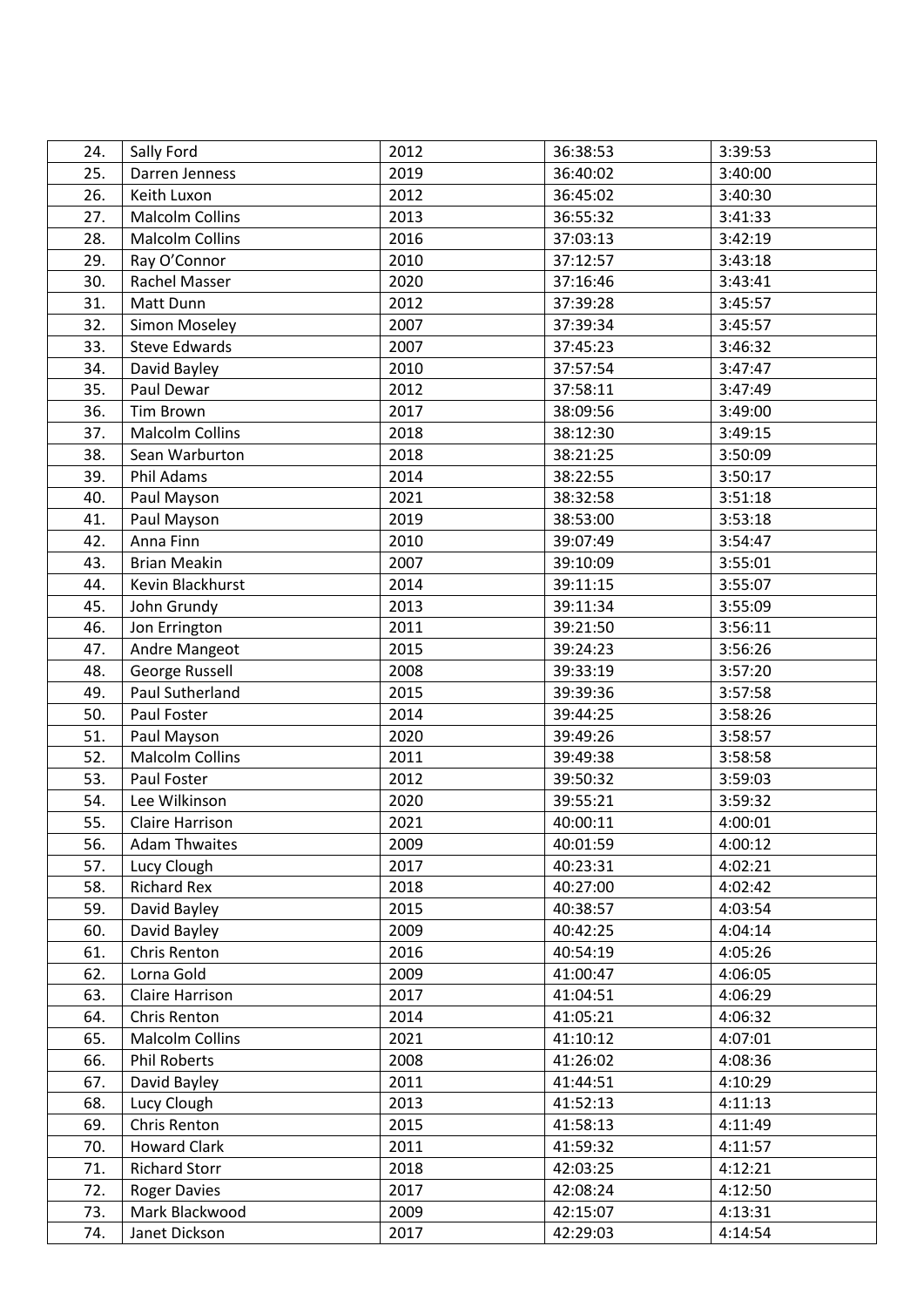| 75.  | Jim Mundy                        | 2008 | 42:38:11 | 4:15:49 |
|------|----------------------------------|------|----------|---------|
| 76.  | Ellan Iaquaniello                | 2015 | 42:57:00 | 4:17:42 |
| 77.  | Duncan Evans                     | 2019 | 42:59:27 | 4:17:57 |
| 78.  | Paul Bushby                      | 2019 | 43:06:31 | 4:18:39 |
| 79.  | Noel Jones                       | 2011 | 43:11:01 | 4:19:06 |
| 80.  | Matt Cawood                      | 2011 | 43:11:16 | 4:19:08 |
| 81.  | Ray O'Connor                     | 2008 | 43:16:51 | 4:19:41 |
| 82.  | Avril O'Donnell                  | 2021 | 43:29:34 | 4:20:57 |
| 83.  | John McCann                      | 2013 | 43:29:51 | 4:20:59 |
| 84.  | Liane Warren                     | 2018 | 43:29:50 | 4:20:59 |
| 85.  | David Clark                      | 2014 | 43:43:20 | 4:22:20 |
| 86.  | <b>Malcolm Collins</b>           | 2019 | 43:50:37 | 4:23:04 |
| 87.  | <b>Adrian Brooks</b>             | 2018 | 43:51:37 | 4:23:10 |
| 88.  | Mat Bellingham                   | 2017 | 43:54:14 | 4:23:25 |
| 89.  | Angela Oldham                    | 2017 | 44:04:44 | 4:24:28 |
| 90.  | <b>Richard Rex</b>               | 2017 | 44:13:37 | 4:25:22 |
| 91.  | <b>Richard Rex</b>               | 2015 | 44:32:11 | 4:27:13 |
| 92.  | <b>Patrick Norris</b>            | 2019 | 44:33:40 | 4:27:22 |
| 93.  | <b>Rosemary Nixon</b>            | 2013 | 44:35:30 | 4:27:33 |
| 94.  | David Bayley                     | 2013 | 44:49:48 | 4:28:59 |
| 95.  | Chris Heaton                     | 2010 | 44:50:07 | 4:29:01 |
| 96.  | Sonja Foster                     | 2015 | 44:53:17 | 4:29:20 |
| 97.  | <b>Malcolm Collins</b>           | 2020 | 45:00:36 | 4:30:04 |
| 98.  | Ellan Iaquaniello                | 2014 | 45:03:59 | 4:30:24 |
| 99.  | <b>Howard Bailey</b>             | 2012 | 45:11:20 | 4:31:08 |
| 100. | Lee Boniface                     | 2012 | 45:27:13 | 4:32:43 |
| 101. | Jim Mundy                        | 2007 | 45:28:08 | 4:32:49 |
| 102. | David Bayley                     | 2012 | 45:43:43 | 4:34:22 |
| 103. | Naomi Prasad                     | 2010 | 45:49:47 | 4:34:59 |
| 104. | Gary Dixon                       | 2021 | 45:53:59 | 4:35:24 |
| 105. | Annette Clarke                   | 2020 | 45:55:19 | 4:35:32 |
| 106. | James Thomas                     | 2021 | 45:55:34 | 4:35:33 |
| 107. | Karen Hurrell                    | 2013 | 46:05:48 | 4:36:35 |
| 108. | Mark Bradshaw                    | 2015 | 46:11:30 | 4:37:09 |
| 109. | Helen McLoughlin                 | 2016 | 46:20:24 | 4:38:02 |
| 110. | <b>Heather McDonald Hamilton</b> | 2014 | 46:23:56 | 4:38:24 |
| 111. | Naomi Newton-Fisher              | 2013 | 46:39:09 | 4:39:55 |
| 112. | Jeff Prestridge                  | 2012 | 46:43:58 | 4:40:24 |
| 113. | Andrew Shanley                   | 2015 | 46:47:41 | 4:40:46 |
| 114. | Daniel Kershaw                   | 2019 | 47:02:47 | 4:42:17 |
| 115. | <b>Adrian Shandley</b>           | 2012 | 47:11:47 | 4:43:11 |
| 116. | Matthew Evans                    | 2008 | 47:30:23 | 4:45:02 |
| 117. | Mark Haynes                      | 2018 | 47:46:51 | 4:46:41 |
| 118. | Graham Dewar                     | 2018 | 47:47:28 | 4:46:45 |
| 119. | Nick Woodward                    | 2015 | 48:01:37 | 4:48:10 |
| 120. | Gary Wade                        | 2018 | 48:29:38 | 4:50:58 |
| 121. | Jim Meta                         | 2010 | 48:31:49 | 4:51:11 |
| 122. | James Thomas                     | 2019 | 48:41:43 | 4:52:10 |
| 123. | Mark Myatt                       | 2014 | 48:49:53 | 4:52:59 |
| 124. | Karen Hurrell                    | 2014 | 48:50:23 | 4:53:02 |
| 125. | <b>Adrian Brooks</b>             | 2016 | 48:56:52 | 4:53:41 |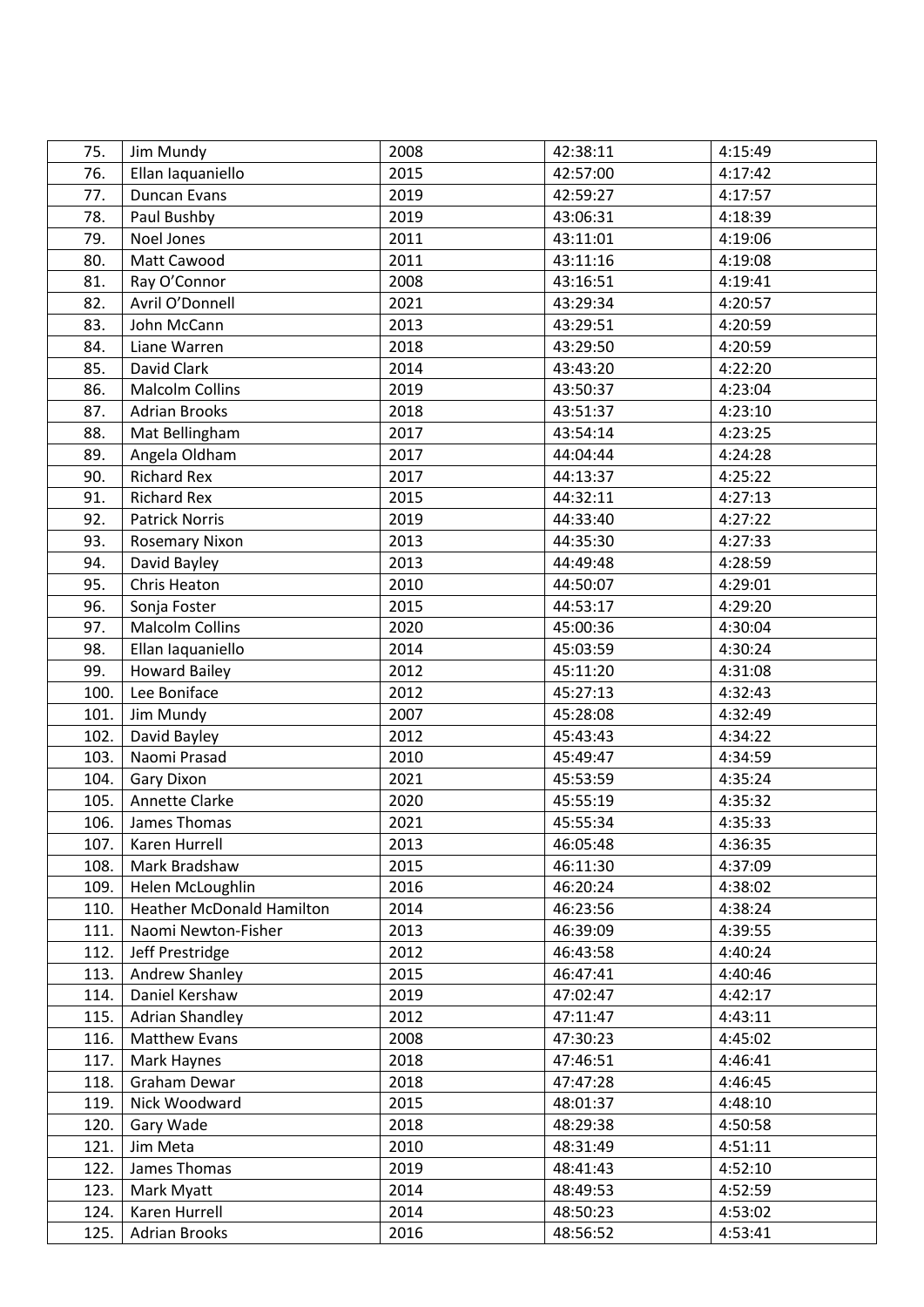| 126. | Craig Johnson            | 2015 | 48:58:19 | 4:53:50 |
|------|--------------------------|------|----------|---------|
| 127. | <b>Richard Whall</b>     | 2019 | 49:01:23 | 4:54:08 |
| 128. | Alyson Knowles           | 2009 | 49:08:36 | 4:54:52 |
| 129. | Alison Robinson          | 2020 | 49:18:30 | 4:55:51 |
| 130. | Diane Shaw               | 2012 | 49:19:33 | 4:55:57 |
| 131. | Duncan Evans             | 2021 | 49:19:57 | 4:56:00 |
| 132. | Sonja Foster             | 2016 | 49:29:22 | 4:56:56 |
| 133. | Vanessa Buckle           | 2011 | 49:39:21 | 4:57:56 |
| 134. | <b>Catherine Higgins</b> | 2021 | 49:44:58 | 4:58:30 |
| 135. | Paul Mason               | 2014 | 49:56:02 | 4:59:36 |
| 136. | Malcolm Anderson         | 2008 | 50:20:23 | 5:02:02 |
| 137. | John McCann              | 2018 | 50:34:42 | 5:03:28 |
| 138. | Ally Cameron             | 2014 | 51:03:26 | 5:06:21 |
| 139. | Marie Williamson         | 2019 | 51:07:27 | 5:06:45 |
| 140. | Kate McIntyre            | 2015 | 51:09:02 | 5:06:54 |
| 141. | Penny Moreton            | 2011 | 51:11:20 | 5:07:08 |
| 142. | Joe Morrell              | 2019 | 51:13:59 | 5:07:24 |
| 143. | Michelle Woodcock        | 2021 | 51:18:54 | 5:07:53 |
| 144. | <b>Diane Morris</b>      | 2019 | 51:38:42 | 5:09:52 |
| 145. | Janet Shepherd           | 2013 | 51:41:25 | 5:10:09 |
| 146. | Craig Johnson            | 2013 | 51:45:58 | 5:10:36 |
| 147. | David Green              | 2018 | 51:58:02 | 5:11:48 |
| 148. | George Sherriffs         | 2018 | 52:12:35 | 5:13:16 |
| 149. | <b>Eleanor Tillotson</b> | 2013 | 52:32:28 | 5:15:15 |
| 150. | Matt Whitehead           | 2019 | 52:33:22 | 5:15:20 |
| 151. | Janet Shepherd           | 2018 | 52:42:51 | 5:16:17 |
| 152. | Sonja Farish             | 2019 | 53:07:49 | 5:18:47 |
| 153. | Gary Wade                | 2020 | 53:37:23 | 5:21:44 |
| 154. | James Abel               | 2017 | 53:46:19 | 5:22:38 |
| 155. | Sonja Foster             | 2017 | 53:46:54 | 5:22:41 |
| 156. | Amanda Heslegrave        | 2011 | 53:57:48 | 5:23:47 |
| 157. | Mark Lynock              | 2011 | 53:57:48 | 5:23:47 |
| 158. | Donna Fitzpatrick        | 2016 | 54:03:51 | 5:24:23 |
| 159. | Mark Sleeman             | 2009 | 54:08:27 | 5:24:51 |
| 160. | Jim Meta                 | 2012 | 54:16:00 | 5:25:36 |
| 161. | <b>Diane Morris</b>      | 2018 | 54:35:57 | 5:27:36 |
| 162. | <b>Diane Morris</b>      | 2020 | 54:49:21 | 5:28:56 |
| 163. | Karen Hurrell            | 2012 | 54:58:34 | 5:29:51 |
| 164. | Joni Southall            | 2018 | 54:59:49 | 5:29:59 |
| 165. | Duncan Evans             | 2018 | 55:14:45 | 5:31:29 |
| 166. | Lesley Coulton           | 2015 | 55:16:25 | 5:31:38 |
| 167. | Sue Adams                | 2009 | 55:29:05 | 5:32:54 |
| 168. | Michelle Atkins          | 2009 | 55:34:11 | 5:33:25 |
| 169. | Davey Green              | 2014 | 56:19:17 | 5:37:56 |
| 170. | Rebecca Henry-Brown      | 2020 | 56:32:10 | 5:39:13 |
| 171. | John Dawson              | 2007 | 56:45:31 | 5:40:33 |
| 172. | Alyson Knowles           | 2010 | 56:51:56 | 5:41:12 |
| 173. | Michelle Atkins          | 2008 | 57:07:41 | 5:42:46 |
| 174. | Jack Swannick            | 2016 | 57:10:22 | 5:43:02 |
| 175. | Davey Green              | 2021 | 57:22:38 | 5:44:16 |
| 176. | Sonja Farish             | 2020 | 57:29:42 | 5:44:58 |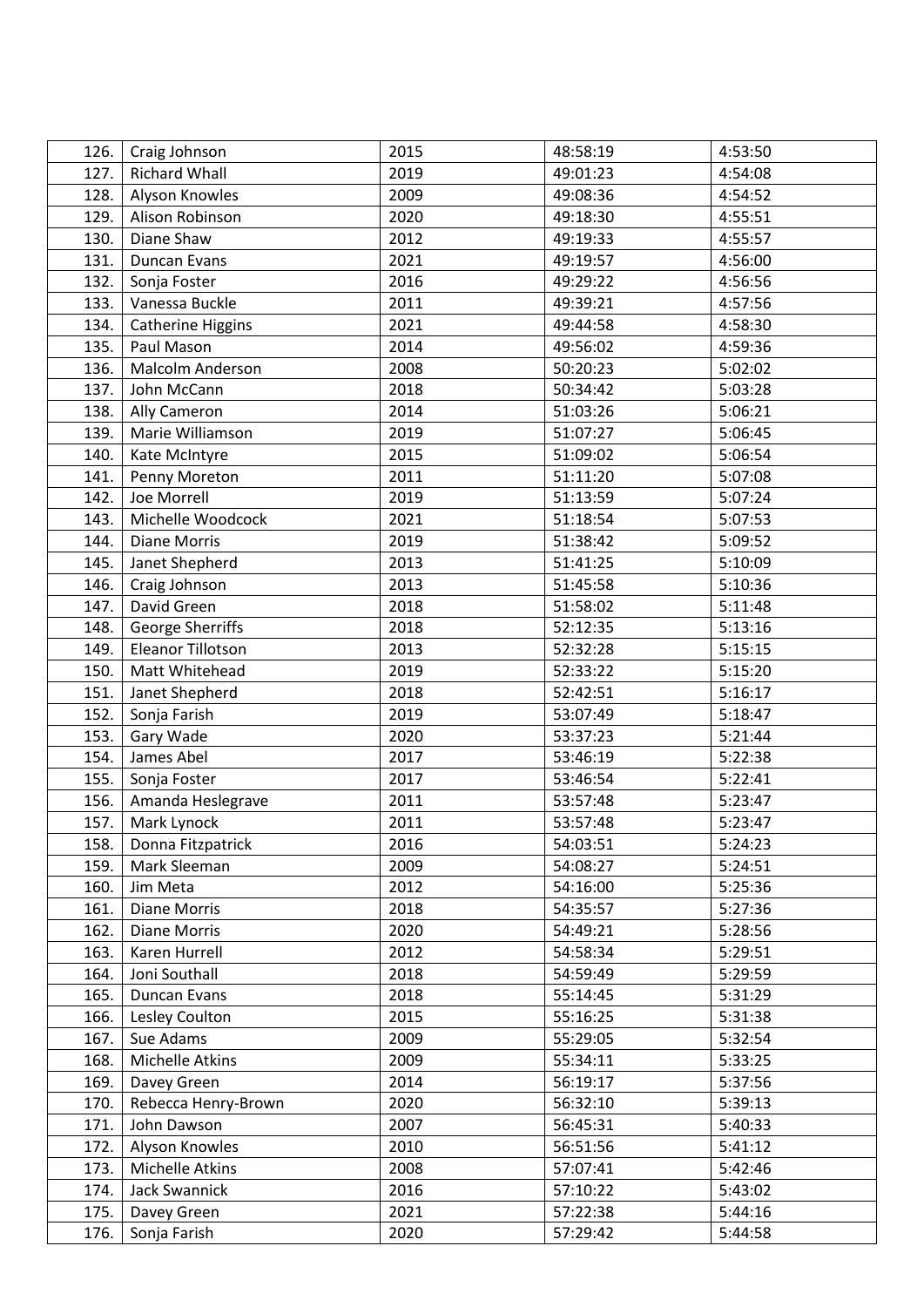| 177. | Joni Southall          | 2021 | 57:33:12 | 5:45:19 |
|------|------------------------|------|----------|---------|
| 178. | Davey Green            | 2018 | 58:26:14 | 5:50:37 |
| 179. | Paul Dewar             | 2016 | 58:40:01 | 5:52:00 |
| 180. | Michelle Atkins        | 2010 | 58:45:33 | 5:52:33 |
| 181. | Paul Adams             | 2008 | 58:48:26 | 5:52:51 |
| 182. | Karen Hurrell          | 2016 | 60:46:20 | 6:04:38 |
| 183. | Liz Tunna              | 2011 | 60:57:35 | 6:05:46 |
| 184. | Neil Jones             | 2021 | 61:17:13 | 6:07:43 |
| 185. | <b>Charles Cowling</b> | 2014 | 61:33:08 | 6:09:19 |
| 186. | <b>Tom Giles</b>       | 2009 | 61:40:24 | 6:10:02 |
| 187. | Caroline Johnson       | 2015 | 61:42:19 | 6:10:14 |
| 188. | Vicki Hulme            | 2019 | 62:13:16 | 6:13:20 |
| 189. | Selina da Silva        | 2008 | 62:51:22 | 6:17:08 |
| 190. | Trudi Dewar            | 2017 | 65:13:30 | 6:31:21 |
| 191. | <b>Stuart Pyper</b>    | 2012 | 65:25:08 | 6:32:31 |
| 192. | Linda Brewis           | 2018 | 65:32:57 | 6:33:18 |
| 193. | Davey Green            | 2012 | 66:11:56 | 6:37:12 |
| 194. | Robert Dallison        | 2012 | 67:40:45 | 6:46:04 |
| 195. | Christopher Ball       | 2007 | 70:02:03 | 7:00:12 |
| 196. | Anastasia Lincoln      | 2009 | 70:12:20 | 7:01:14 |
| 197. | John Dawson            | 2011 | 71:21:08 | 7:08:07 |
| 198. | Tinu Ogundari          | 2012 | 76:57:12 | 7:41:43 |
| 199. | <b>Brent Iddles</b>    | 2007 | 78:51:10 | 7:53:07 |

|     | <b>Other Notable Achievements</b> |      |             | <b>Average Time</b> |
|-----|-----------------------------------|------|-------------|---------------------|
| 1.  | <b>Cliff Burgess</b>              | 2007 | 2 marathons | 5:49:47             |
| 2.  | Sue Adams                         | 2008 | 5 marathons | 6:55:25             |
| 3.  | Gareth Ashby                      | 2009 | 2 marathons | 4:31:55             |
| 4.  | Phil Love                         | 2010 | 5 marathons | 5:03:49             |
| 5.  | Phil Eccleston                    | 2013 | 8 marathons | 4:08:45             |
| 6.  | Shane Cliffe                      | 2014 | 4 marathons | 5:17:22             |
| 7.  | Jim Meta                          | 2016 | 4 marathons | 5:18:22             |
| 8.  | <b>Malc Collins</b>               | 2017 | 4 marathons | 4:19:25             |
| 9.  | <b>Kev Blackhurst</b>             | 2017 | 4 marathons | 4:20:42             |
| 10. | <b>Bob Bowman</b>                 | 2017 | 8 marathons | 5:03:40             |
| 11. | <b>Richard Rex</b>                | 2019 | 6 marathons | 4:52:02             |
| 12. | <b>Greg Thorley</b>               | 2021 | 7 marathons | 4:39:15             |
| 13. | <b>Patrick Norris</b>             | 2021 | 9 marathons | 4:49:17             |

### **The Brathay 10in10 has resulted in a total of 2,058 marathons being completed in an average (mean) time of: 4:41:14**

*A total distance of 53,920 miles has been covered.*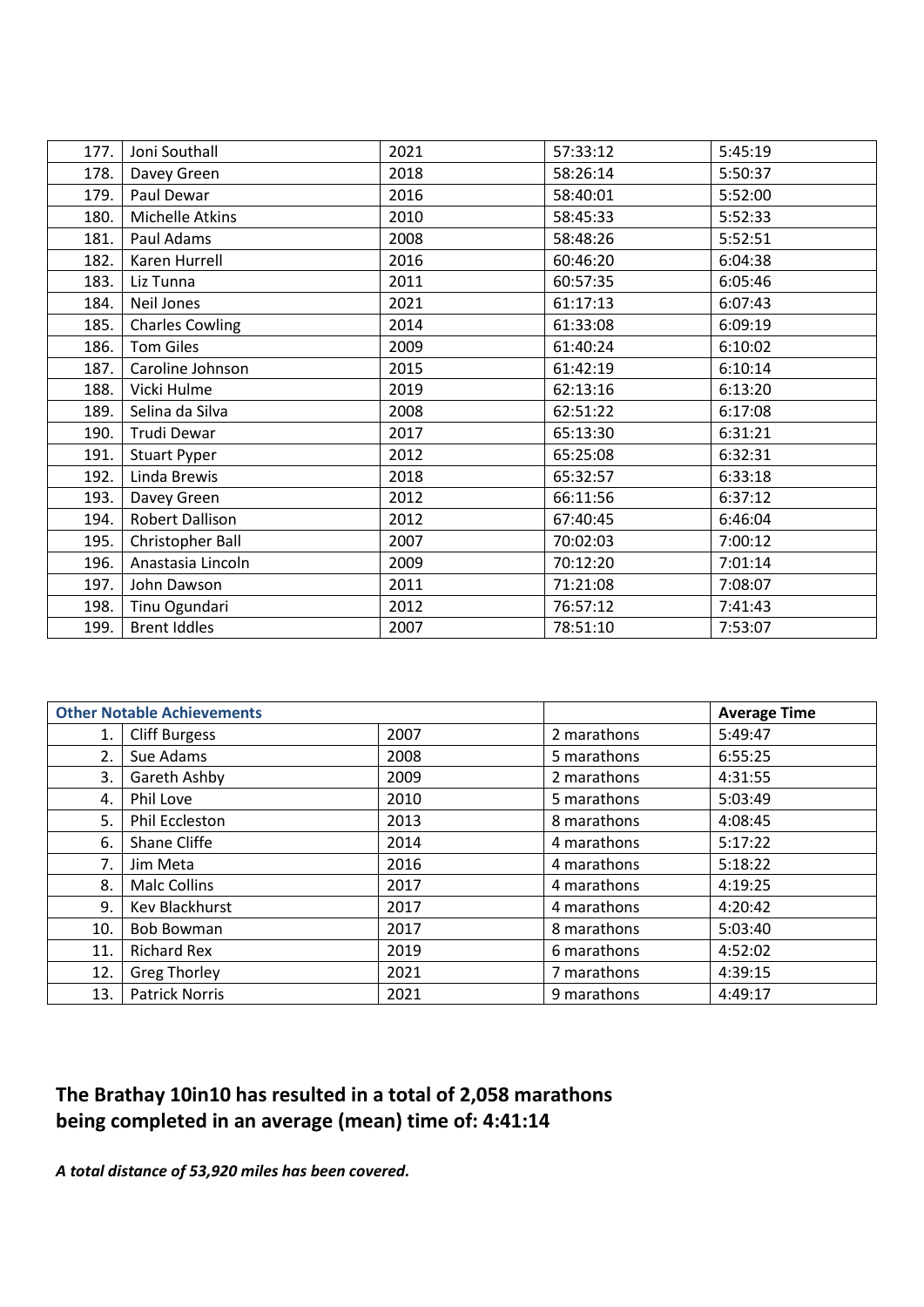| Year | Average (mean) Age | <b>Average (mean) Time</b> |
|------|--------------------|----------------------------|
| 2007 | 55yrs 9mths        | 52:14:34                   |
| 2008 | 45yrs 5mths        | 47:23:51                   |
| 2009 | 39yrs 1mth         | 46:05:35                   |
| 2010 | 40yrs 10mths       | 42:36:57                   |
| 2011 | 43yrs 7mths        | 48:10:18                   |
| 2012 | 44yrs 11mths       | 50:06:43                   |
| 2013 | 42yrs 10mths       | 43:16:43                   |
| 2014 | 46yrs 1mth         | 45:54:59                   |
| 2015 | 47yrs 0mths        | 44:55:36                   |
| 2016 | 42yrs 11mths       | 47:41:41                   |
| 2017 | 43yrs 7mths        | 44:12:54                   |
| 2018 | 47yrs 8mths        | 47:54:41                   |
| 2019 | 44yrs 2mths        | 46:59:50                   |
| 2020 | 50yrs 11mths       | 46:43:21                   |
| 2021 | 50yrs 8mths        | 48:28:17                   |

# **Brathay 10in10 Club Records**

| <b>Men's Record:</b>                        | Adam Holland           | 2010               | 30:20:54                          | (av. 3:02:05)        |
|---------------------------------------------|------------------------|--------------------|-----------------------------------|----------------------|
| <b>Women's Record:</b>                      | Sally Ford             | 2012               | 36:38:53                          | (av. 3:39:53)        |
| <b>Fastest individual</b><br>marathon:      | Adam Holland           | 2014               | 2:54:02                           | $(10^{th}$ marathon) |
| Fastest women's<br>individual marathon:     | Sally Ford             | 2012               | 3:33:15                           | $(7th$ marathon)     |
| Most Brathay 10in10's<br>completed (men):   | <b>Malcolm Collins</b> | 8 x Brathay 10in10 | 2011 '13 '15 '16 '18<br>'19'20'21 |                      |
| Most Brathay 10in10's<br>completed (women): | Sonja Farish           | 5 x Brathay 10in10 | 2015 '16 '17 '19 '20              |                      |
| Oldest runner:                              | John Dawson            | 2011               | 73 years old                      |                      |
| Youngest runner:                            | Adam Holland           | 2009               | 22 years old                      |                      |

# **Guinness World Records**

| "Fastest 10 marathons on consecutive days (men)":       | Adam Holland 2010    |      | 30:20:54   |
|---------------------------------------------------------|----------------------|------|------------|
| "Fastest 10 marathons on consecutive days (women)":     | Sally Ford           | 2012 | - 36:38:53 |
| "The first female to complete 10 marathons in 10 days": | Michelle Atkins 2008 |      |            |